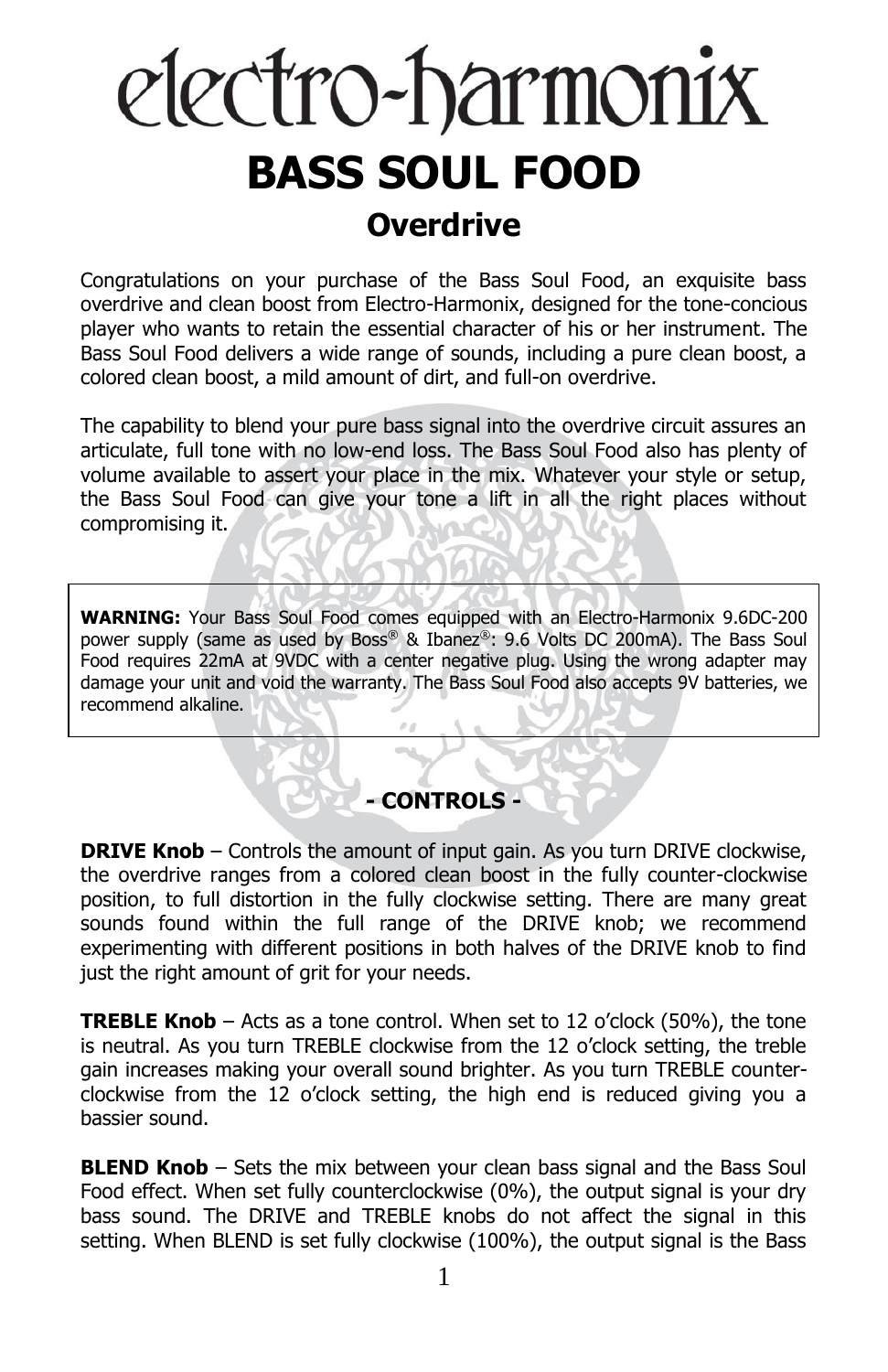Soul Food's overdrive signal. Set the knob at 12 o'clock (50%) for a 50/50 blend of the dry and overdrive signals.

Tip: experiment using the BLEND control with various settings of DRIVE. When DRIVE is set low, the BLEND can control the color of the Bass Soul Food's clean boost, ranging from a completely dry (BLEND at 0%) to a fully colored (BLEND at 100%) clean tone.

**VOL Knob** – Sets the master output level of the Bass Soul Food. As VOL is turned clockwise, the output volume increases. This control affects your signal level after the BLEND control.

**PAD Switch (-10dB/0dB)** – Sets the initial input level of your bass signal. Set the switch down for no attenuation, and set it up to engage -10dB of attenuation. Active basses and some very high-output passive basses may need this switch to be set to -10dB to avoid overloading the Bass Soul Food circuit. Putting the Bass Soul Food in a pedal chain after high-output pedals may also necessitate setting this switch to -10dB. Overload most commonly occurs when the DRIVE knob is set low and the TREBLE knob is set high.

**FOOTSWITCH and LED** – The Footswitch selects whether the Bass Soul Food is engaged or in bypass mode. When the effect is engaged, the LED is lit. An internal Bypass Mode switch is included to select between True Bypass and Buffered Bypass. See below for more information on the internal switch.

**INPUT Jack** – This ¼" jack is the audio input for the Bass Soul Food. The input impedance is  $1M<sub>\Omega</sub>$ .

**AMP Jack** – This ¼" jack is the audio output from the Bass Soul Food. The output impedance ranges from 650 $\Omega$  to 3.3k $\Omega$ .

**Internal Bypass Mode Switch** – If you remove the Bass Soul Food's bottom cover, you will see the bat of a small switch sticking out of the board that holds the footswitch. This is located in the bottom right area of the pedal, below the AMP jack. The right side of the footswitch board has the following text:

## Buffer  $\leftrightarrow$  True

When the switch is set to True, its upper position, bypass will be True Bypass. When the switch is set to Buffer, its lower position, bypass will be Buffered Bypass. The switch is normally set to "True" in the factory.

In True Bypass mode, when the Bass Soul Food is set to bypass, the INPUT jack is connected directly to the AMP jack and nothing else. In Buffered Bypass mode, the bypass signal passes through a high quality buffer circuit before it is output from the AMP jack. The buffer circuit requires power to hear your instrument in bypass mode.

**9V Power Jack** – Although the Bass Soul Food accepts 9V Batteries, EHX supplies your Bass Soul Food with an Electro-Harmonix 9.6DC-200 power supply. Plug the output of the supplied AC adapter into the 9V power jack located at the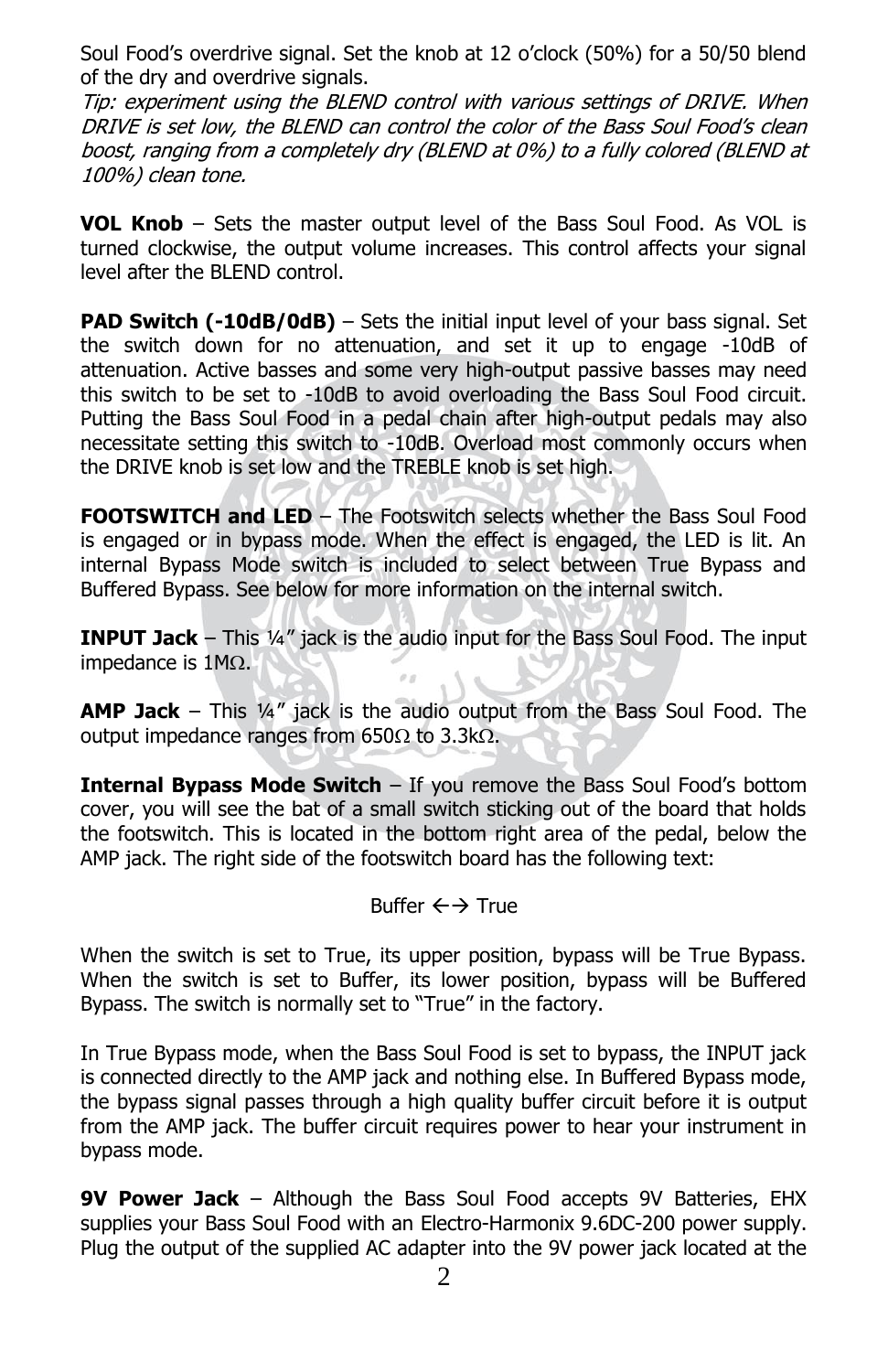top of the Bass Soul Food. The Bass Soul Food draws 22mA at 9VDC with a center negative plug. The Bass Soul Food accepts Boss<sup>®</sup> and Ibanez<sup>®</sup> style AC Adapters.

## **- REMOVING BOTTOM COVER / CHANGING THE BATTERY -**

To flip the internal Bypass Mode switch or change your 9-volt battery, you must remove the 4 screws on the bottom of the Bass Soul Food. Once the screws are removed, you can take off the bottom plate and change the battery or adjust the switch. Please do not touch the circuit board while the bottom plate is off or you risk damaging a component.

## **- SAMPLE SETTINGS -**

NOTE: The following settings all display the PAD switch set to 0dB. For each setting, adjust this switch to match the output level of your particular instrument.